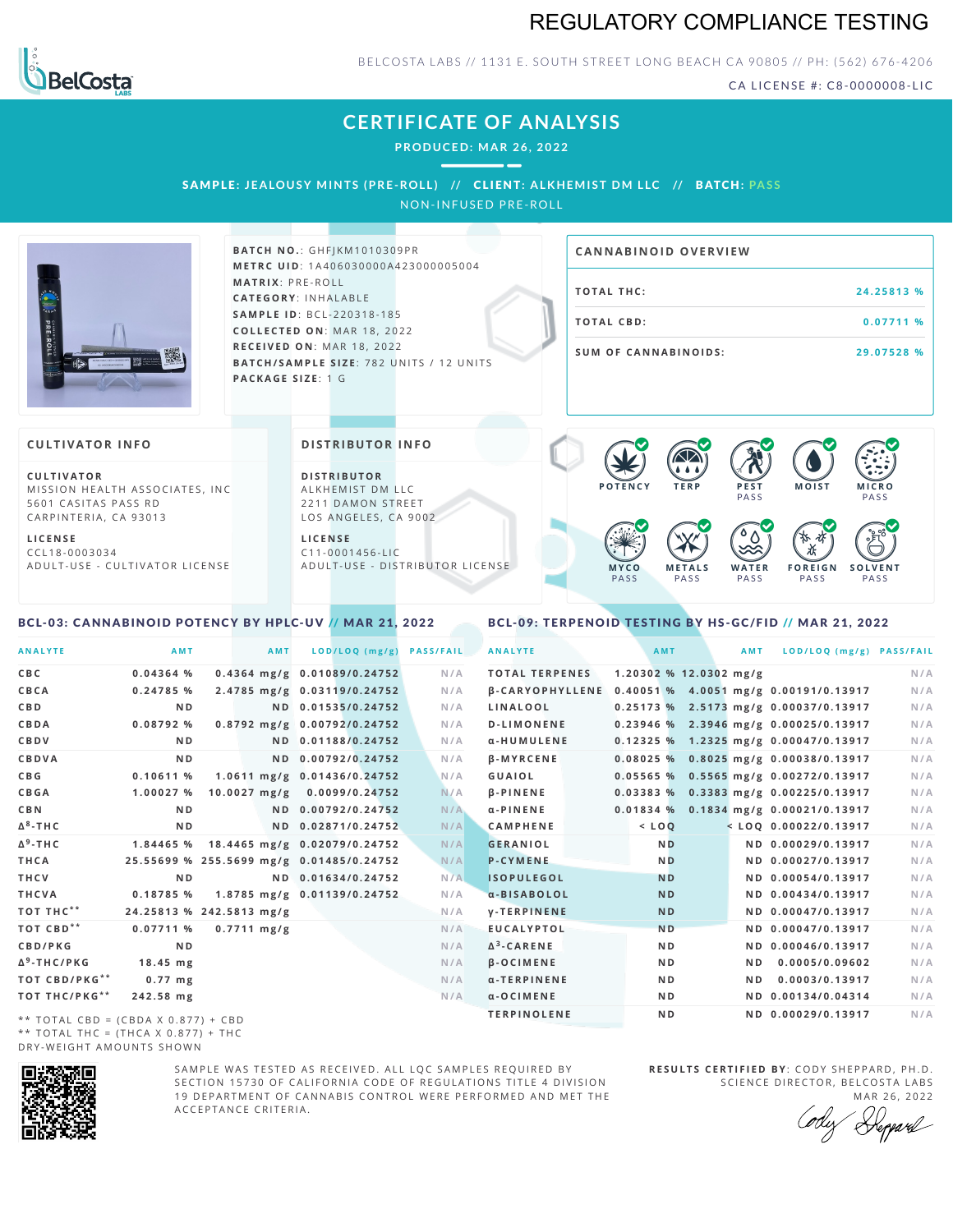# REGULATORY COMPLIANCE TESTING

#### <span id="page-1-0"></span>BCL-13: PESTICIDE TESTING BY GC/MS // MAR 22, 2022

| <b>ANALYTE</b>         | LIMIT         | AMT $(\mu g/g)$ | LOD/LOQ (µg/g)  | <b>PASS/FAIL</b> |
|------------------------|---------------|-----------------|-----------------|------------------|
| <b>CAPTAN</b>          | $0.7 \mu g/g$ | ND.             | 0.03058/0.0926  | <b>PASS</b>      |
| <b>CHLORDANE</b>       | Any amt       | N <sub>D</sub>  |                 | <b>PASS</b>      |
| <b>CHLORDANE CIS</b>   |               | ND.             | 0.01081/0.03278 | N/A              |
| <b>CHLORDANE TRANS</b> |               | ND.             | 0.01035/0.03127 | N/A              |
| <b>CHLORFENAPYR</b>    | Any amt       | N <sub>D</sub>  | 0.02331/0.07057 | <b>PASS</b>      |
|                        |               |                 |                 |                  |

| <b>ANALYTE</b>                      | LIMIT         | $AMT(\mu g/g)$ | LOD/LOQ (µg/g)  | <b>PASS/FAIL</b> |
|-------------------------------------|---------------|----------------|-----------------|------------------|
| <b>CHLORPYRIFOS</b>                 | Any amt       | ND.            | 0.01087/0.03302 | <b>PASS</b>      |
| <b>DICHLORVOS</b>                   | Any amt       | ND.            | 0.01145/0.0347  | <b>PASS</b>      |
| <b>METHYL PARATHION</b>             | Any amt       | ND.            | 0.01314/0.03982 | <b>PASS</b>      |
| PENTACHLORONI-<br><b>TROBENZENE</b> | $0.1 \mu g/g$ | ND.            | 0.01366/0.04145 | <b>PASS</b>      |
|                                     |               |                |                 |                  |

### BCL-05: RESIDUAL PESTICIDE ANALYSIS BY LC-MS/MS ESI // MAR 22, 2022

| <b>ANALYTE</b>             |               | LIMIT $AMT(\mu g/g)$ | LOD/LOQ (µg/g) | <b>PASS/FAIL</b> | <b>ANALYTE</b>                | LIMIT AMT (µg/g) |                | LOD/LOQ (µg/g) PASS/FAIL |             |
|----------------------------|---------------|----------------------|----------------|------------------|-------------------------------|------------------|----------------|--------------------------|-------------|
| <b>ABAMECTIN</b>           | $0.1 \mu g/g$ | N D                  | 0.01153/0.04   | <b>PASS</b>      | <b>METALAXYL</b>              | $2 \mu g/g$      | N D            | 0.00503/0.02             | PASS        |
| <b>ACEPHATE</b>            | $0.1 \mu g/g$ | N D                  | 0.00368/0.02   | <b>PASS</b>      | <b>METHIOCARB</b>             | Any amt          | N D            | 0.00503/0.02             | PASS        |
| ACEQUINOCYL                | $0.1 \mu g/g$ | ND                   | 0.00417/0.02   | <b>PASS</b>      | METHOMYL                      | $1 \mu g/g$      | N D            | 0.00494/0.02             | PASS        |
| <b>ACETAMIPRID</b>         | $0.1 \mu g/g$ | N D                  | 0.00464/0.02   | <b>PASS</b>      | <b>MEVINPHOS</b>              | Any amt          | N D            |                          | PASS        |
| <b>ALDICARB</b>            | Any amt       | N D                  | 0.01109/0.04   | PASS             | <b>MEVINPHOSI</b>             |                  | N D            | 0.00163/0.0084           | N/A         |
| <b>AZOXYSTROBIN</b>        | $0.1 \mu g/g$ | N D                  | 0.00639/0.02   | <b>PASS</b>      | <b>MEVINPHOS II</b>           |                  | N D            | 0.00542/0.0316           | N/A         |
| <b>BIFENAZATE</b>          | $0.1 \mu g/g$ | N D                  | 0.00355/0.02   | <b>PASS</b>      | MYCLOBUTANIL                  | $0.1 \mu g/g$    | N D            | 0.00867/0.04             | PASS        |
| <b>BIFENTHRIN</b>          | $3 \mu g/g$   | N D                  | 0.00473/0.04   | <b>PASS</b>      | <b>NALED</b>                  | $0.1 \mu g/g$    | N D            | 0.00328/0.02             | PASS        |
| <b>BOSCALID</b>            | $0.1 \mu g/g$ | N D                  | 0.00494/0.02   | PASS             | OXAMYL                        | $0.5 \mu g/g$    | N D            | 0.00455/0.02             | PASS        |
| CARBARYL                   | $0.5 \mu g/g$ | N D                  | 0.00295/0.02   | PASS             | PACLOBUTRAZOL                 | Any amt          | N D            | 0.00714/0.04             | PASS        |
| <b>CARBOFURAN</b>          | Any amt       | N D                  | 0.00613/0.02   | <b>PASS</b>      | <b>PERMETHRIN</b>             | $0.5 \mu g/g$    | N D            |                          | <b>PASS</b> |
| CHLORANTRANIL-             | 10 $\mu$ g/g  | N D                  | 0.00697/0.04   | PASS             | PERMETHRIN CIS                |                  | N D            | 0.00237/0.0082           | N/A         |
| <b>IPROLE</b>              |               |                      |                |                  | PERMETHRIN TRANS              |                  |                | ND 0.00245/0.0118        | N/A         |
| <b>CLOFENTEZINE</b>        | $0.1 \mu g/g$ | N D                  | 0.0054/0.02    | <b>PASS</b>      | <b>PHOSMET</b>                | $0.1 \mu g/g$    | N D            | 0.0043/0.02              | PASS        |
| COUMAPHOS                  | Any amt       | N D                  | 0.00215/0.02   | <b>PASS</b>      | PIPERONYLBUTO-                | $3 \mu g/g$      | N D            | 0.00247/0.02             | PASS        |
| <b>CYFLUTHRIN</b>          | $2 \mu g/g$   | N D                  | 0.05508/0.2    | <b>PASS</b>      | XIDE                          |                  |                |                          |             |
| <b>CYPERMETHRIN</b>        | 1 $\mu$ g/g   | N D                  | 0.00556/0.04   | <b>PASS</b>      | <b>PRALLETHRIN</b>            | $0.1 \mu g/g$    | N D            | 0.00392/0.02             | PASS        |
| <b>DAMINOZIDE</b>          | Any amt       | N D                  | 0.00227/0.04   | <b>PASS</b>      | PROPICONAZOLE                 | $0.1 \mu g/g$    | N D            | 0.0024/0.02              | PASS        |
| <b>DIAZINON</b>            | $0.1 \mu g/g$ | N D                  | 0.00487/0.02   | PASS             | <b>PROPOXUR</b>               | Any amt          | N D            | 0.00374/0.02             | <b>PASS</b> |
| <b>DIMETHOATE</b>          | Any amt       | N D                  | 0.00354/0.02   | <b>PASS</b>      | <b>PYRETHRINS</b>             | $0.5 \mu g/g$    | N D            |                          | PASS        |
| <b>DIMETHOMORPH</b>        | $2 \mu g/g$   | ND                   |                | <b>PASS</b>      | <b>PYRETHRINS PYRETHRIN I</b> |                  | ND             | 0.00726/0.04             | N/A         |
| <b>DIMETHOMORPH I</b>      |               | N D                  | 0.00109/0.0078 | N/A              | PYRETHRINS PYRETHRIN II       |                  |                | ND 0.00754/0.02284       | N/A         |
| <b>DIMETHOMORPH II</b>     |               | ND                   | 0.0015/0.0122  | N/A              | PYRIDABEN                     | $0.1 \mu g/g$    | N D            | 0.0034/0.02              | PASS        |
| <b>ETHOPROPHOS</b>         | Any amt       | N D                  | 0.0041/0.02    | <b>PASS</b>      | <b>SPINETORAM</b>             | $0.1 \mu g/g$    | N D            |                          | PASS        |
| <b>ETOFENPROX</b>          | Any amt       | N D                  | 0.00274/0.02   | <b>PASS</b>      | <b>SPINETORAM J</b>           |                  | N D            | 0.00329/0.016            | N/A         |
| <b>ETOXAZOLE</b>           | $0.1 \mu g/g$ | N D                  | 0.00385/0.02   | <b>PASS</b>      | <b>SPINETORAM L</b>           |                  | N <sub>D</sub> | 0.00157/0.016            | N/A         |
| <b>FENHEXAMID</b>          | $0.1 \mu g/g$ | N D                  | 0.01055/0.02   | <b>PASS</b>      | <b>SPINOSAD</b>               | $0.1 \mu g/g$    | ND             |                          | PASS        |
| <b>FENOXYCARB</b>          | Any amt       | N D                  | 0.00175/0.02   | <b>PASS</b>      | SPINOSAD A                    |                  |                | ND 0.00205/0.01438       | N/A         |
| <b>FENPYROXIMATE</b>       | $0.1 \mu g/g$ | N D                  | 0.00481/0.02   | <b>PASS</b>      | SPINOSAD D                    |                  |                | ND 0.00104/0.00498       | N/A         |
| <b>FIPRONIL</b>            | Any amt       | N D                  | 0.00478/0.02   | PASS             | <b>SPIROMESIFEN</b>           | $0.1 \mu g/g$    | N D            | 0.00944/0.04             | PASS        |
| <b>FLONICAMID</b>          | $0.1 \mu g/g$ | N D                  | 0.00398/0.02   | PASS             | <b>SPIROTETRAMAT</b>          | $0.1 \mu g/g$    | N D            | 0.00208/0.02             | PASS        |
| FLUDIOXONIL                | $0.1 \mu g/g$ | N D                  | 0.01369/0.04   | PASS             | SPIROXAMINE                   | Any amt          | N D            | 0.00344/0.02             | PASS        |
| HEXYTHIAZOX                | $0.1 \mu g/g$ | N D                  | 0.00297/0.02   | PASS             | <b>TEBUCONAZOLE</b>           | $0.1 \mu g/g$    | N D            | 0.00816/0.04             | PASS        |
| IMAZALIL                   | Any amt       | N D                  | 0.0056/0.02    | PASS             | <b>THIACLOPRID</b>            | Any amt          | N D            | 0.0039/0.02              | PASS        |
| <b>IMIDACLOPRID</b>        | $5 \mu g/g$   | N D                  | 0.00645/0.02   | PASS             | <b>THIAMETHOXAM</b>           | $5 \mu g/g$      | N D            | 0.00358/0.02             | PASS        |
| <b>KRESOXIM-</b><br>METHYL | $0.1 \mu g/g$ | N D                  | 0.00339/0.02   | PASS             | TRIFLOXYSTROB-<br>ΙN          | $0.1 \mu g/g$    | N D            | 0.00421/0.02             | PASS        |